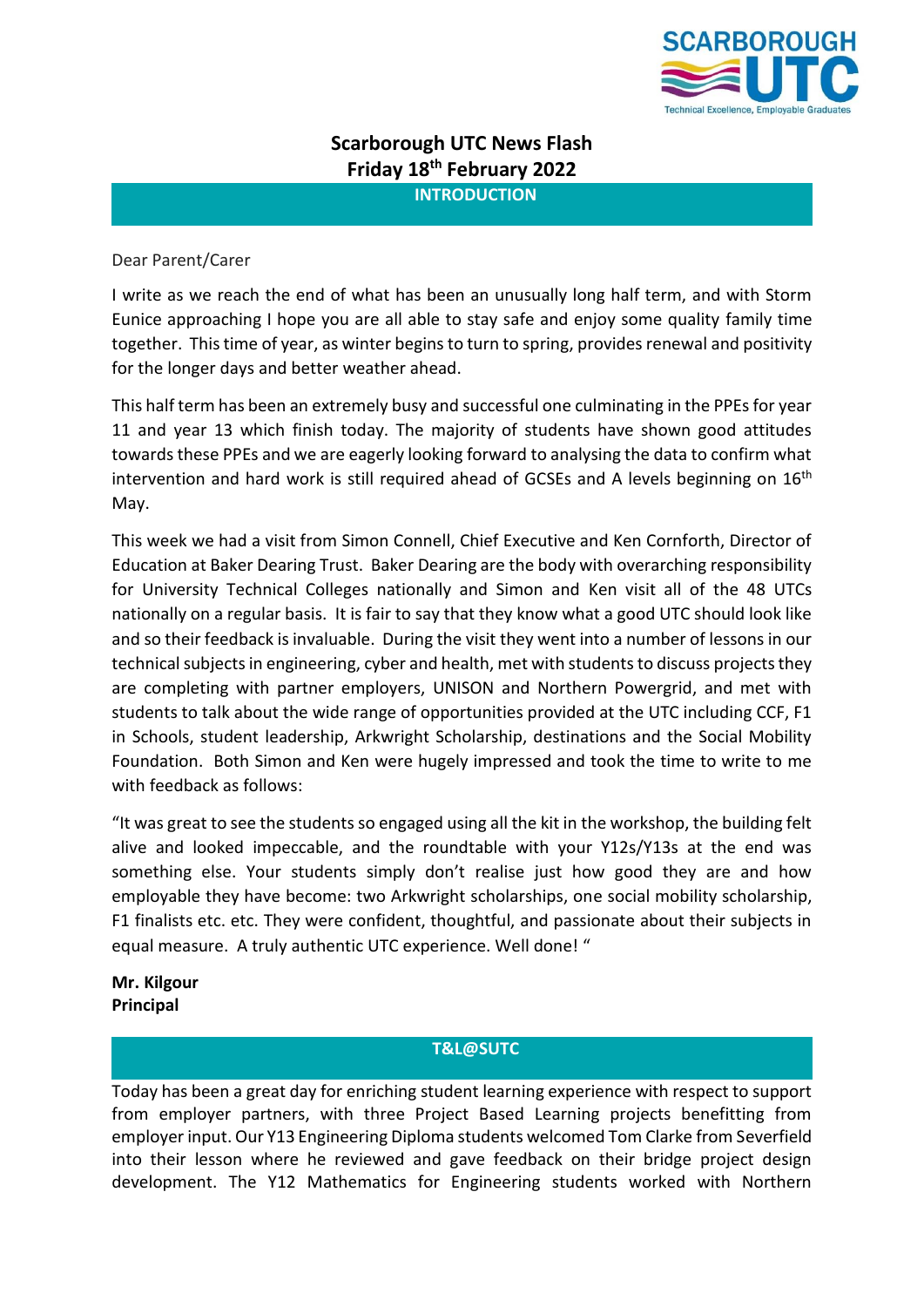Powergrid engineers, delivering presentations to communicate solutions to a networking project introduced last term. This presentation included the application of mathematics skills to a real-world problem alongside consideration of a communication plan for customers. The engineers were highly impressed with student presentations where outstanding employability and communication skills were demonstrated. Northern Powergrid also interviewed Y12 and Y13 students that had applied for support through the Career Development Programme, with the aim of providing mentoring sessions, technical visits and work experience to those that are successful. Finally, today was the final preparation day for Y10, Y11 and Y12 students undertaking the Unison arch project, with Unison engineers offering support for their final presentations due for delivery after half term. Thank you to our fabulous employers for giving up their time today, and a huge well done to all students involved for their engagement and successes.

# **TECHNICAL EXCELLENCE**

News from systems control---

Y11 - The preparation has hopefully paid off, the hours spent watching GCSE POD, completing online Seneca quizzes, using flash cards, or knowledge organisers all is repaid by a good performance in the examinations. It is a good sign if you have been concerned about how well you are doing, that sense of wanting to do well is the key principle behind getting stuck into your revision, even though it is a task many would prefer not to do. I'd just like to say a huge well done to those systems' students who have clearly spent time revising and building on the first set of pre-public exams held in November. In terms of how much you revised, look in the mirror - the time put in by individuals reflects the level of importance these results are for each student; a reflection of the effort you have put in, and a look ahead to the sense of pride we really hope all our Systems Control students will feel in August! Other than wishing them well, I've only seen my tutor group for registration as they have had a tough week. Enjoy the half term break!

Y10 - Practical sessions this week took the form of live and dead electrical testing of student circuits using multimeters. We have been studying the practical application of transistor switching combined with a resistive sensor. Students have now all got either an audio alarm or colour changing light which activates in either the dark or the light depending on the student's own choices. Where students missed time due to COVID, they have had some practical help with some of their soldering, to ensure that the electrical testing could take place. With our Schneider Electric and DSE Employer Excellence Projects complete, students will be making a start on coursework after the break. Well done for those students using Google Classroom to check for feedback and assignment details. Enjoy the break!

Y12/13 - Our senior students have had a tough week this week, finalising circuits for their amplifiers and getting them into the etching tank ready for circuit construction after the break, we were in the engineering hall on Thursday taking photos of the heavy-duty cabling and circuit breakers associated with some of the machinery for part of Unit 8 Electrical Operations. Unit 5 students not involved in exams have also had a busy week, catching up and completing PASS and MERIT tasks, in order to progress to the Distinction task which for unit 5 is to design a regulated power supply. It's a fantastic project as all the CAD circuit work then can feed into Unit 8 next year when manufacturing the unit. For now, it is a high level of demand which uses knowledge and awareness of all the work undertaken so far in Unit 5.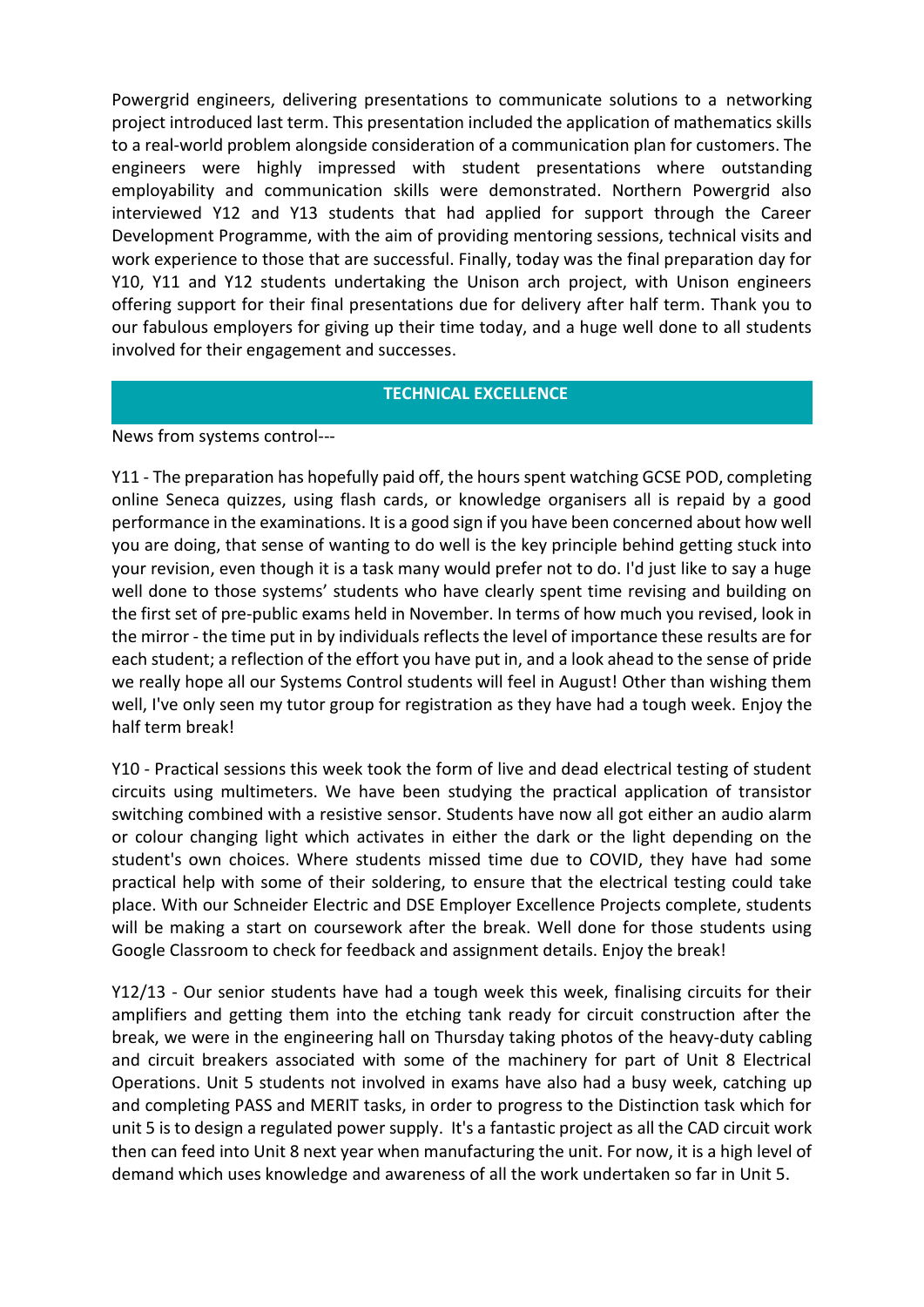#### All Years:

All assessment information, Attendance, Professional values, behaviour and target information is published on the "My Child at school" app. This is a secure and personal portal that allows you to assess the progress of your child at any time. Invites for the portal have been issued. If there are any issues accessing the app, please report this to [enquiries@scarboroughutc.co.uk](mailto:enquiries@scarboroughutc.co.uk) for further assistance. Registering for the APP is vital as this is the primary method of regular communication to parents.

#### **Behaviour and Safety**

It is important to continue the highest standards of business dress policy. Please check and ensure that equipment, stationary and scientific calculators are in good working order.

Maintaining 100% attendance is important to ensure we can continue to support progress effectively. Students are supported through tutor time with attendance challenges. Attendance is a very important focus for all students to ensure we can support attainment throughout the Spring term. A hard-working environment is vital to ensure students feel safe and make continued progress.

Firstly, structures are in place to guarantee that all students gain best opportunity to meet high standards and are recognised for hard work in areas identified by Professional Values and Employability Skills (PVES), these positive points are identified on your MCAS parental account. By tracking this information regularly you will be able to identify areas of strength and development for your child

#### **Curriculum, Feedback and Assessment**

Year 10 & 12

Good routine revision practice is essential in Year 10 and 12. Students complete a number of assessments across statutory subjects and Engineering or Health Pathways, it is important that students pay due attention to coursework deadlines and revise regularly.

Year 11 & Y13

Pre – Public exams finished on Friday 18th. These were full practice exams with external invigilators. Both the invigilators and staff have commended students for their professional attitude and excellent manners.

Year 10/12

The assessment process at SUTC uses live assessment sheets, this means that assessment grade sheets are continually open. This allows staff to amend data and attitude to learning grades following each data capture and respond to formative assessment used within the classroom.

Year 11/13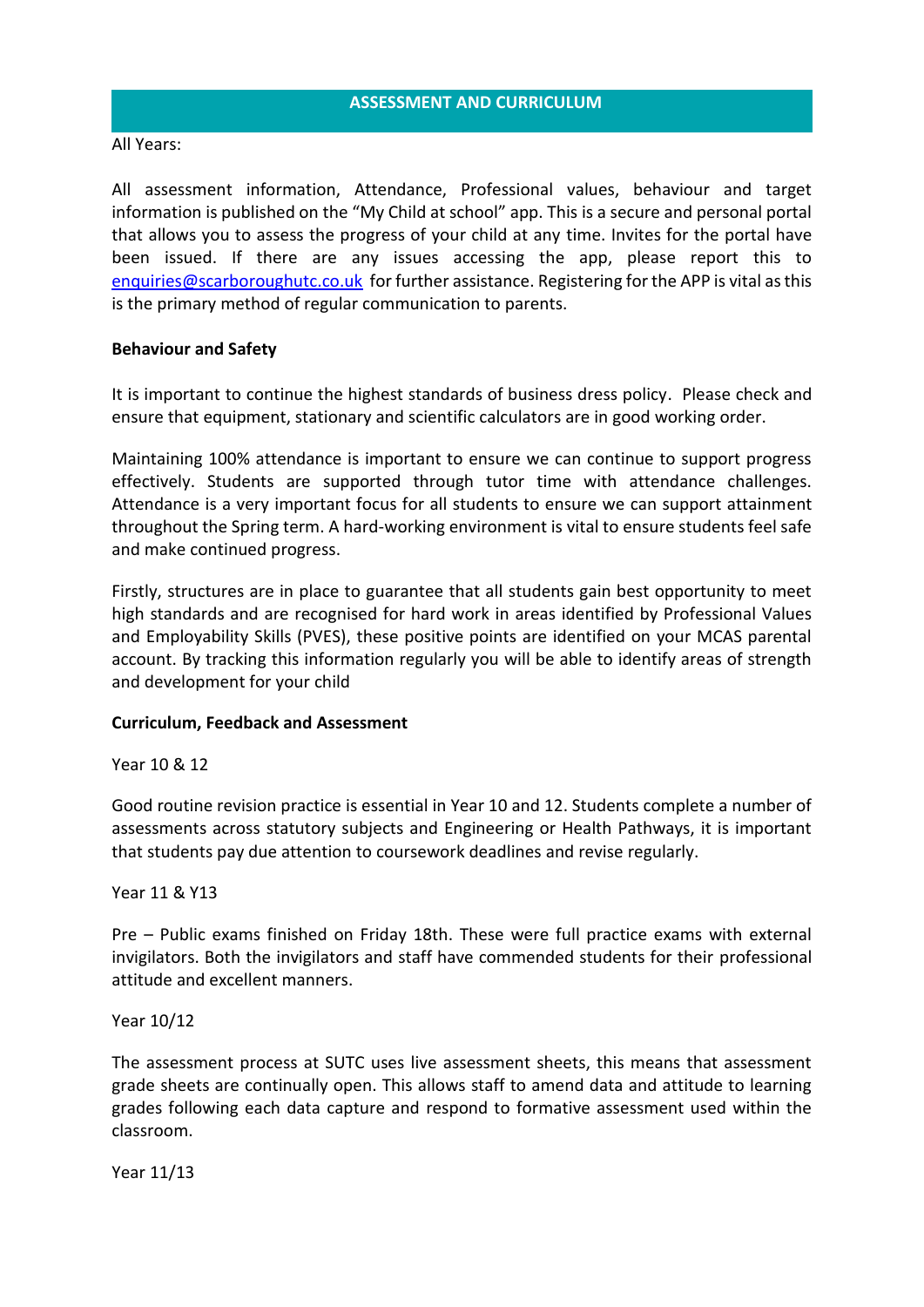Assessment Data Analysis for the scheduled PPE's will take place w/c 7<sup>th</sup> March and reporting information will be published on MCAS w/c  $14<sup>th</sup>$  March 2022, after the students have received their exam results formally by envelope.

## **ENGLISH LITERATURE**

These are some of the best examples of Year 10 students using all of the Words of the Week in a short paragraph.

The man stood there guilty of avarice. The idea of sharing, he abhorred. This man was an aberration to society. He avoided crowds with great alacrity. This man only did things to appease himself. His finest skill was to cajole people though he was far from an amiable man. This man oversaw an arcane relic, on display in a museum. When anyone went near - he brusquely paced towards them but when someone important went by it he had to acquiesce. Isaac M

Bob was a very amiable man, even whilst being an aberration to society. He had a business which was to do with trades. Despite Bob being a likeable guy, when it came to business he was guilty of extreme avarice. At the start of his day Bob met with his first customer, who he cajoled into buying one of his products. The customer seemed very appeased with the product whilst not knowing its arcane value. However, Bob's next customer was not as willing to buy his products and even detested salesmen. Nathan B

Beyond the horizon, an aberration of nature lies. An arcane river whose water moves brusquely. An amiable place for most, but some abhor the idea of this land sat, hidden away with no clear purpose. With alacrity, some tried to claim the land for their own. All claims were denied by those in power in an attempt to appease the public. Those who had tried to claim this place had no choice but to acquiesce and move on. The government had cajoled the avarice of land-seekers, and kept this place preserved for decades, maybe even centuries to come.

Mya C

The government used to think of the gay pride parade as an aberration and abhorred the idea of it but eventually acquiesced to appease the LBGTQ+ community. Some people still don't like the parade but some have been cajoled into going. The people at the parade are amiable and welcoming. In the past a lot of people abhorred going but now attend with alacrity to further support the word of LGBTQ+ rights, representation and acceptance in society. Ashton S

I did not want to come here to this almost arcane desert. Coming on this expedition was an aberration for me and my crew, we would normally cross a swamp or grassland, not a desert. I almost feel as though I have been cajoled into coming here, flattered even: "surely if you can cross ten swamps you can cross a desert!" they said. This atmosphere was unusual but I did not detest or abhor the sandy place, at least not yet. I had to go there though, to appease my expectations, but I wasn't one to jump at the opportunity to cross this place with great alacrity. I wanted to brusquely cross this place, for it was not amiable in the slightest. But, I had acquiesced to the opportunity in the end. I would admit, I was paid a great amount to go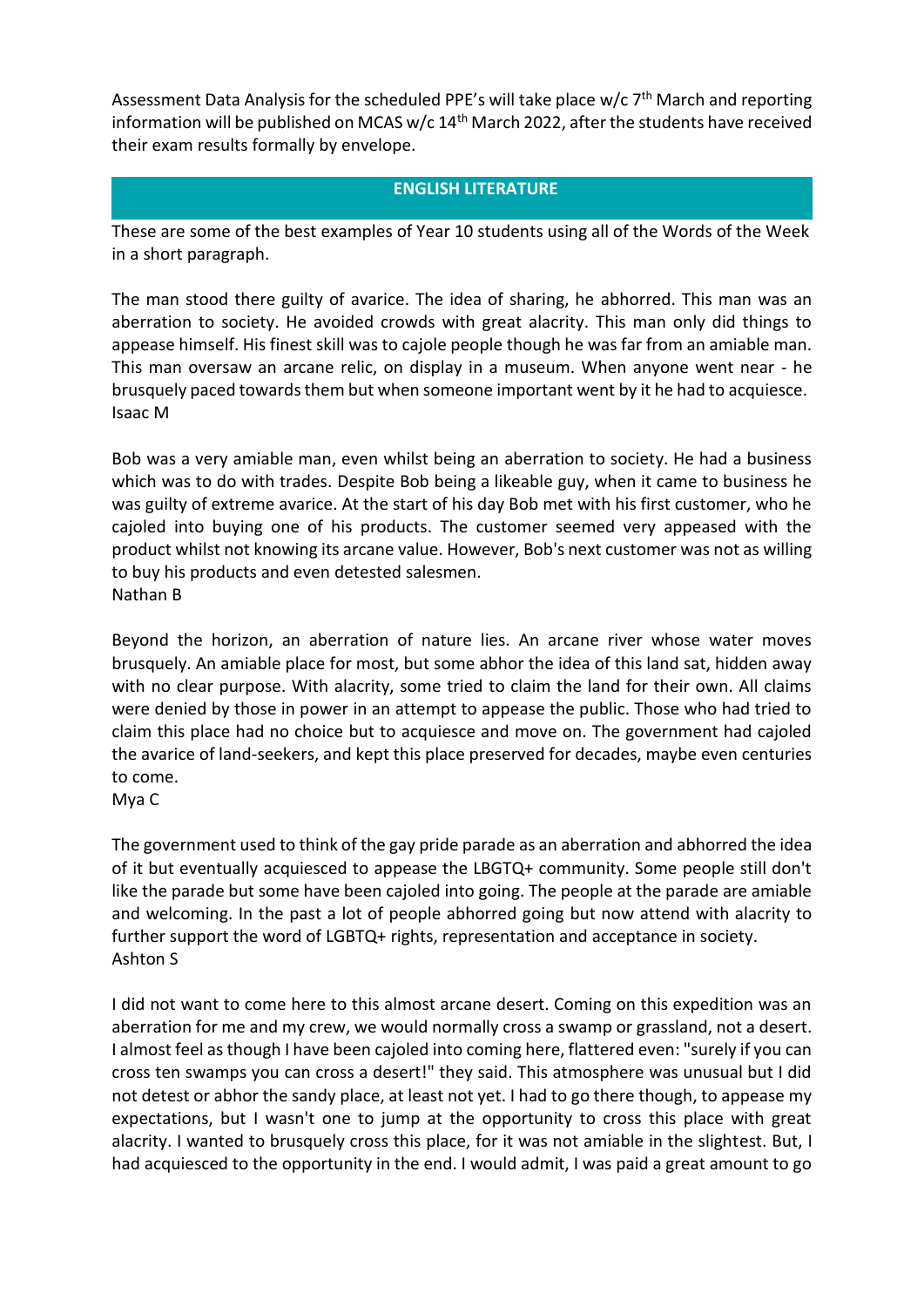on this adventure and I am starting to feel that being driven by the money was an act of true avarice.

Jack J

# **SIXTH FORM**

Our Year 12 EPQ group visited The University of Hull on Monday 14th February and had sessions on research skills and referencing with the university library. They also had a campus tour and outreach session with a graduate ambassador.

We had a student presentation from Durham University in Year 12 on Wednesday 16<sup>th</sup> February. Many students have applied for the Sutton Trust Summer School and we urge all of our Year 12's to apply if eligible as they are running both an apprenticeship and university free taster summer school. Details can be found here: <https://summerschools.suttontrust.com/how-to-apply/>

Year 12 students who are studying Science are also encouraged to apply for Nuffield Foundation Places: [https://www.allaboutstem.co.uk/nuffield\\_research\\_placements/](https://www.allaboutstem.co.uk/nuffield_research_placements/) Deadline is February 28th 2022.

Progress interviews have taken place for all of Year 12 and students who are studying cyber security and engineering have been reminded about their summer exams.

Year 13 have been very busy with their PPE examinations. They have conducted themselves well and will receive all of their results during the week of March  $7<sup>th</sup>$ . Year 13 have also continued the MyTutor sessions online in STEM subject offering 1:1 support.

#### **ETHOS**

Our theme of the week has been LGBT History Month and students have looked at some prominent members of the community and their contribution to society. These include Alan Turing who created the enigma machine that helped us win the Second World War. A copy of this machine has been into the UTC via our GCHQ partnership in the past. The theme for this national campaign is linked to art as a form of protest. There have not been assemblies due to the exams that have taken place for Year 11 and 13 this week.

On Friday we held a Cake Sale to raise money for the Student Leaders Young Mind's charity at breaktime: Well done to leaders: Charlotte, Charles, Missy and Alex and those also who supported this event.

## **CAREERS**

Our Job of the week is an IT technician – If your child is interested in this career look at this short film: <https://youtu.be/pR4xsVBFnS8>

If your child is looking to start an apprenticeship at the end of Year 11 or 13 do check out this resource: [https://amazingapprenticeships.com/resource/parents-and-carers-pack-october-](https://amazingapprenticeships.com/resource/parents-and-carers-pack-october-21/)[21/](https://amazingapprenticeships.com/resource/parents-and-carers-pack-october-21/)